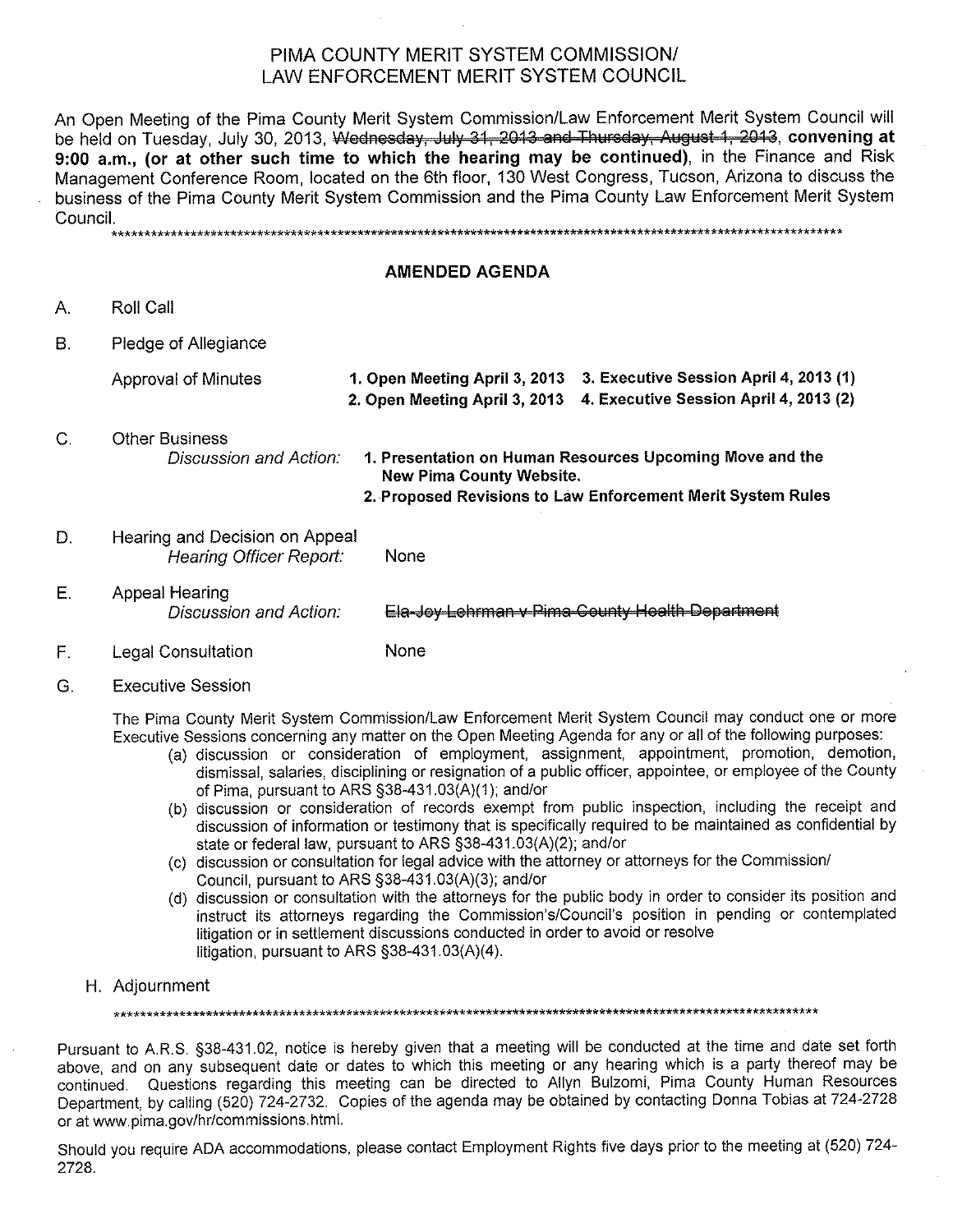

# PIMA COUNTY **HUMAN RESOURCES 150 WEST CONGRESS** TUCSON, ARIZONA 85701 (520) 724-2728

## **NOTICE OF CANCELLATION**

# PIMA COUNTY MERIT SYSTEM COMMISSION/ **LAW ENFORCEMENT MERIT SYSTEM COUNCIL**

#### **JULY 31, 2013 AND AUGUST 1, 2013**

Notice is hereby given to the general public that the Pima County Merit System Commission/Law Enforcement Merit System Council meeting scheduled for July 31, 2013 and August 1, 2013 has been CANCELLED.

Questions regarding the cancellation of this meeting can be directed to Wendy Petersen, Pima County Human Resources Department, 724-2733. Copies of the agenda may be obtained by contacting Donna Tobias at 724-2728.

Dated this 17<sup>th</sup> day of July 2013.

Wendy Petersen, Administrative Support Services Manager Pima County Human Resources Department

Copies posted: County Administration Building 1<sup>st</sup> and 5<sup>th</sup> Floors, "A" and "B" Levels